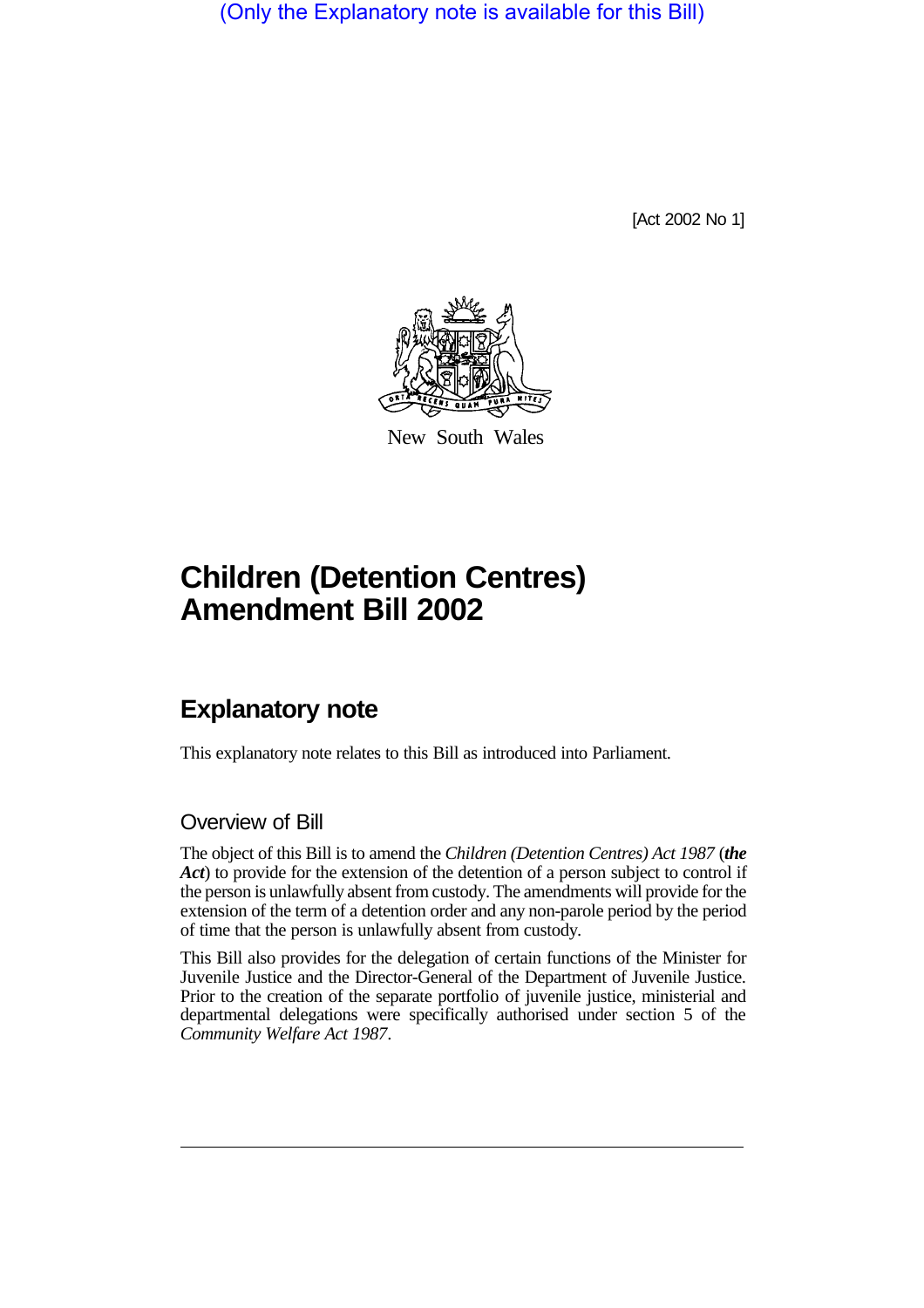Children (Detention Centres) Amendment Bill 2002 [Act 2002 No 1]

Explanatory note

#### Outline of provisions

**Clause 1** sets out the name (also called the short title) of the proposed Act.

**Clause 2** provides for the commencement of the proposed Act on a day or days to be appointed by proclamation.

**Clause 3** is a formal provision giving effect to the amendments to the *Children (Detention Centres) Act 1987* set out in Schedules 1 and 2.

**Clause 4** is a formal provision giving effect to the amendments to other Acts set out in Schedule 3.

## **Schedule 1 Principal amendments**

#### **Extension of term of detention order**

**Schedule 1 [1]** inserts section 38A into the Act.

Proposed section 38A (1) provides that, by the operation of the section, the term and any non-parole period of the detention order of a person subject to control are extended by any period that the person is unlawfully absent from custody.

Proposed section 38A (2) limits the operation of the section to unlawful absences involving an escape, a failure to return from leave and continued absence after the revocation of any parole order or any other order authorising an absence from a detention centre.

Proposed section 38A (3) applies the proposed section to absences whether or not criminal proceedings are instituted for an offence.

Proposed section 38A (4) provides that the section does not apply to an absence for which the detention order has been extended by another provision of the Act.

Proposed section 38A (5) ensures that any lawful custody of a person who is absent (whether or not in connection with the detention order) is not taken into account under the section.

Proposed section 38A (6) provides that the date of commencement of any other detention order that is to be served consecutively with the extended term of a detention order is postponed by the period of the extension.

Proposed section 38A (7) provides that a person must be given notice of the extension of a detention order that the person is subject to.

Explanatory note page 2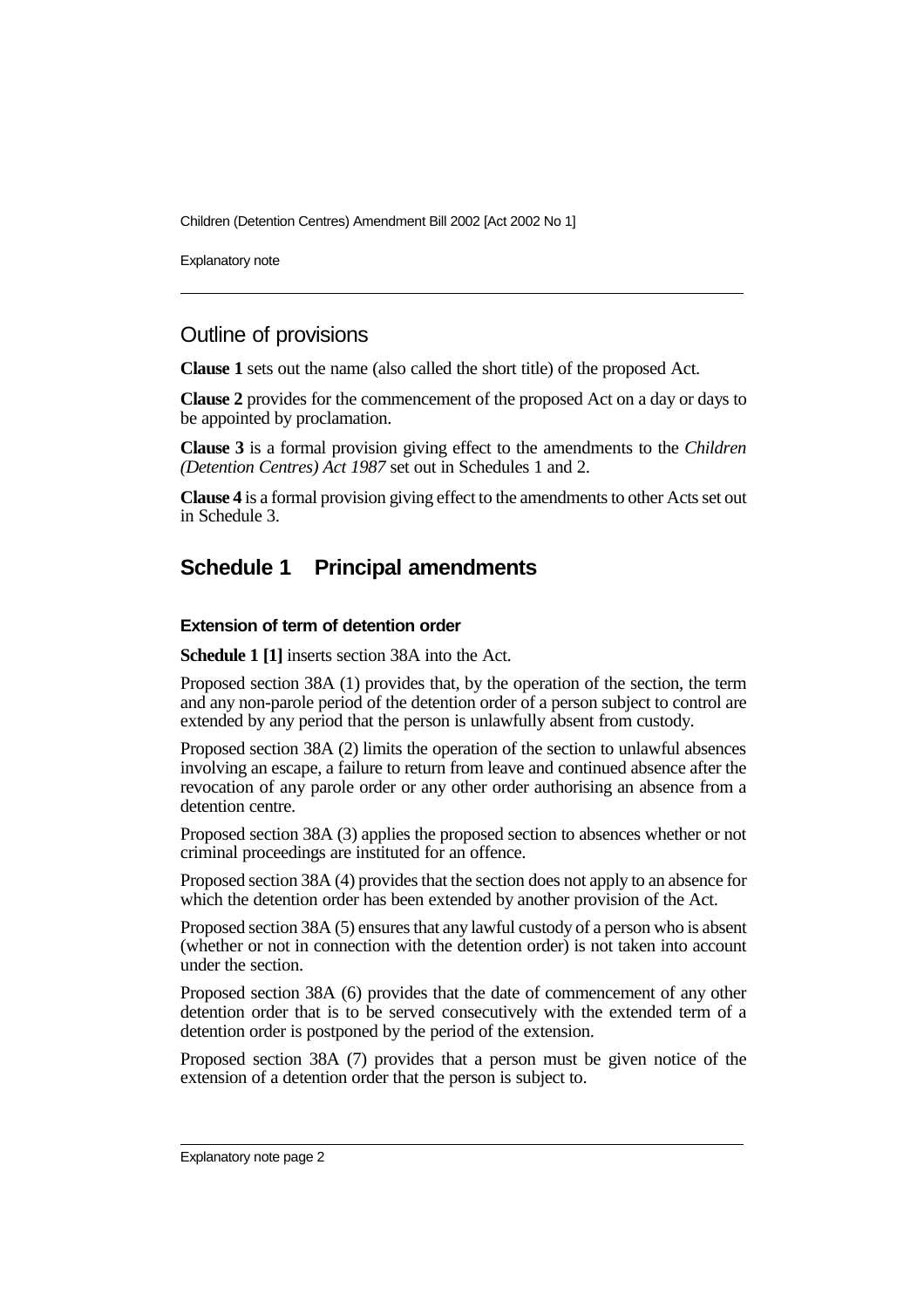Children (Detention Centres) Amendment Bill 2002 [Act 2002 No 1]

Explanatory note

Proposed section 38A (8) makes a transitional provision dealing with unlawful absences before the commencement of the proposed section.

#### **Powers of delegation**

**Schedule 1 [2]** provides for certain powers of delegation.

Proposed section 39A (1) provides the Minister for Juvenile Justice with the power to delegate the exercise of any of the Minister's functions under the Act or the regulations.

Proposed section 39A (2) provides the Director-General of the Department of Juvenile Justice with the power to delegate the exercise of any of the Director-General's functions under the Act or the regulations.

#### **Schedule 2 Amendments by way of statute law revision**

**Schedule 2 [1]**, **[2]** and **[3]** make amendments in the nature of statute law revision to update outdated terms.

#### **Schedule 3 Amendment of other Acts**

**Schedule 3.1** makes amendments to the *Child Protection (Offenders Registration) Act 2000*.

**Schedule 3.1 [1]** amends the definition in that Act of *detainee* to include a person who is absent from a detention centre pursuant to an order in force under section 24 of the *Children (Detention Centres) Act 1987*.

**Schedule 3.1 [2]** provides that a person who is absent from a detention centre pursuant to an order in force under section 23 or 24 of the *Children (Detention Centres) Act 1987* is taken to be in custody.

**Schedule 3.2** provides for certain powers of delegation under the *Children (Community Service Orders) Act 1987*.

Proposed section 31 (1) provides the Minister for Juvenile Justice with the power to delegate the exercise of any of the Minister's functions under the Act or the regulations.